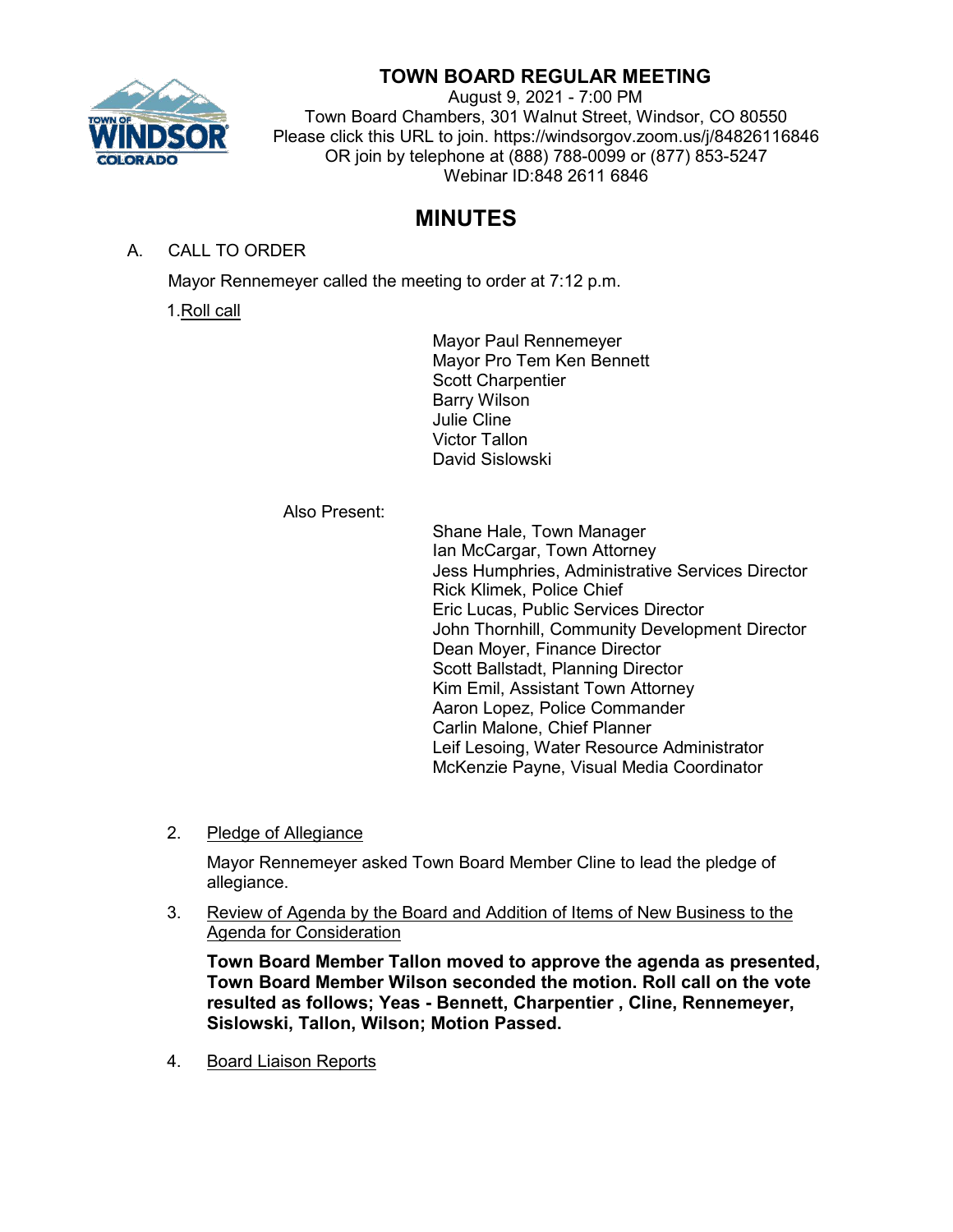• Town Board Member Charpentier - Chamber of Commerce, Clearview Library Board

Town Board Member Charpentier reported that the Chamber of Commerce held the Wine Walk on July 30th and had a sold out crowd of five-hundred participants and was a great job.

Town Board Member Charpentier reported that the Clearview Library Board has a new plan for their new building and are looking for money and put together bonds.

• Town Board Member Wilson - Planning Commission, Larimer County Behavioral Health Policy Council

Town Board Member Wilson reported that the Behavioral Health Policy Council met on

August 2nd and discussed the following.

The BHPC heard from 2 Impact Grant recipients:

• Shawn Keefer from The Matthews House presented a virtual site visit by presenting a video of his agency's work: [The Matthews House video.mp4 -](https://drive.google.com/file/d/1EDFDzoBE4SdNulfJgN82fin8cdA5Sza0/view) [Google Drive](https://drive.google.com/file/d/1EDFDzoBE4SdNulfJgN82fin8cdA5Sza0/view) Website:<https://www.thematthewshouse.org/>

[Welcome to The Matthews House | The Matthews House](https://www.thematthewshouse.org/) Disrupt the cycles of poverty and abuse in Northern Colorado by supporting The Matthews House. We address the causes of childhood maltreatment and generational poverty, not just the symptoms. [www.thematthewshouse.org](http://www.thematthewshouse.org/)

The Matthews House is a 501(c)(3) organization that empowers young adults and families in transition to navigate difficulties on the road to self-sufficiency. Many of the individuals in our program are or have been part of the human services, foster care, and/or justice system. Many have also lived in generational poverty. They frequently do not have a significant support system nor the skills necessary for living independently, including retaining a job, solving problems, managing money, and building solid relationships.

Seth Forwood and Ellis Petrik from Fort Collins Rescue Mission - Harvest Farm presented a virtual site visit by presenting an overview of their agency's work along [with a video: \(846\) Father and Son Restore](https://www.youtube.com/watch?v=kRtmFJvgkX0)  [Relationship | How Harvest Farm was](https://www.youtube.com/watch?v=kRtmFJvgkX0) [Home for Recovery -](https://www.youtube.com/watch?v=kRtmFJvgkX0) YouTube. Website:<https://www.harvestfarm.org/>

Home - [Harvest Farm](https://www.harvestfarm.org/)

Time to Heal: A Story of Restoration Between Father and Son During Eric's time in the Mission's New Life Program, his biggest motivation was to restore his relationship with his son. Read More Donate View this story and more on FortCollinsRescueMission.org. Time to Heal: A Story of Restoration Between Father and Son During Eric's time in […]

[www.harvestfarm.org](http://www.harvestfarm.org/)

Harvest Farm is a ministry of Denver Rescue Mission, which has been changing lives in the name of Christ and serving people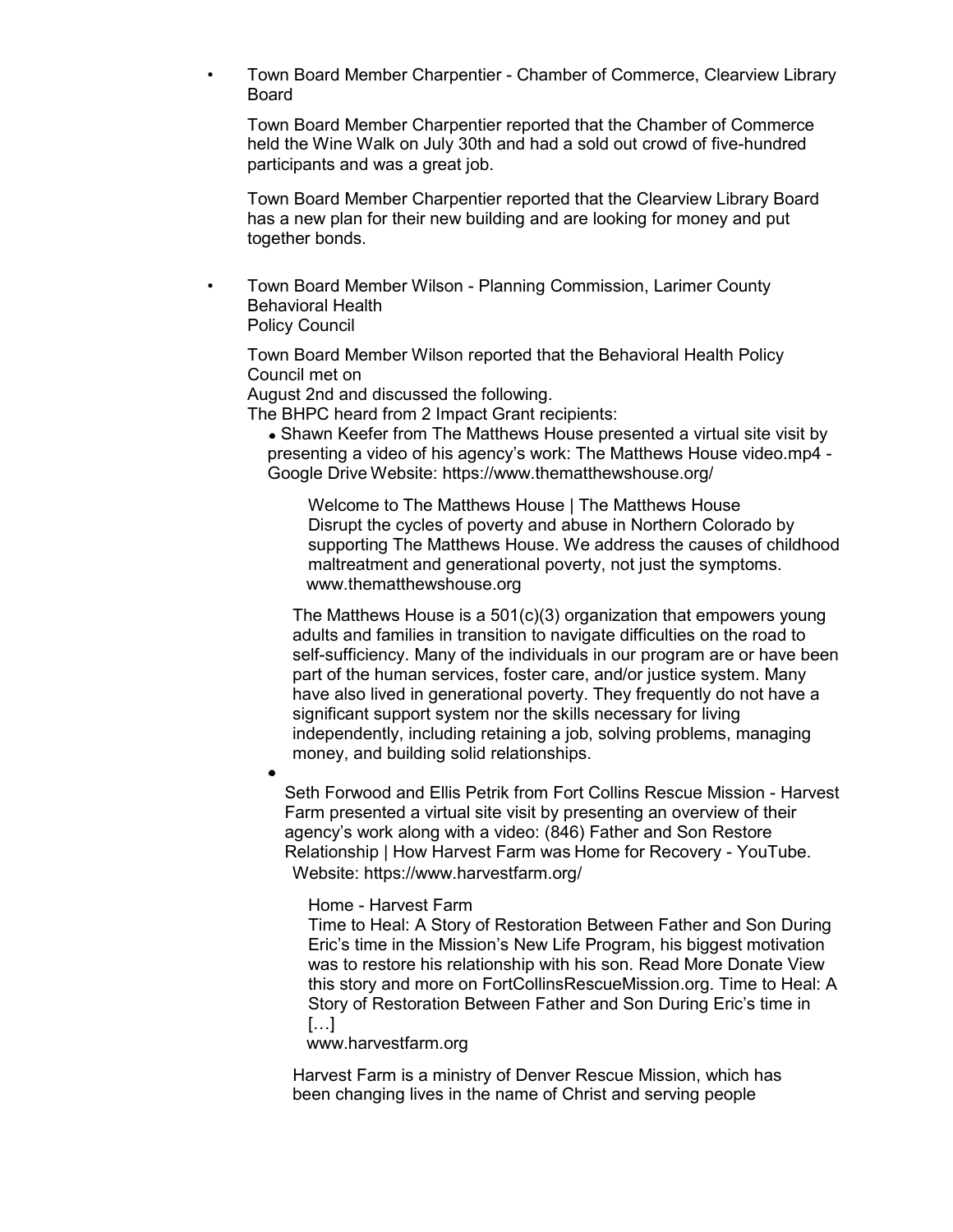experiencing homelessness and poverty since 1892. Every day, Harvest Farm strives to best serve the men in our New Life Program. With the support of our community, we are able to change lives and restore hope.

2021 Impact Grants: \$2.5 million will be awarded. The application period closed on Friday 7/30/21 and 56 applications were received totaling \$4.7 million in grant dollar requests.

NEXT BHPC MEETING: September 13, 2021 in person @ 200 W. Oak St. Fort Collins, CO 80521 - Hearing Room 155.

Resources:

- The BHPC Website for roster, bylaws, meetings, agendas, and minutes:<https://www.larimer.org/boards/behavioral-health-policy-council>
- Larimer County Behavioral Health Dashboard:<https://www.larimer.org/behavioralhealth/data>
- New Larimer County Behavioral Health Facility (planned opening early 2023):<https://www.larimer.org/behavioralhealth/facility> The BHPC Grants Summary Dashboard: <https://www.larimer.org/behavioralhealth/impactfund-portfolio-review>

The Larimer County Behavior Health Services (BHS) Annual Report:<https://www.larimer.org/behavioralhealth/impactfund-portfolio-review>

Town Board Member Wilson reported that there are items on the agenda from the Planning Commission so there is no update at this time.

• Mayor Pro Tem Bennett – Water and Sewer Board, 34, and I-25 Coalition's

Mayor Pro Tem Bennett reported that the Water and Sewer Board will meet this Wednesday morning, so no update at this time.

Mayor Pro Tem Bennett reported that the US 34 Coalition will meet again in October, so no update at this time.

Mayor Pro Tem Bennett reported that the I25 Coalition met and discussed three things. They provided drone pictures of projects along I25 that is moving along very well. There was a big discussion about greenhouse gases. State requirements are promoting renewable energy and really focusing on the transportation planning of that. The rulemaking process is going on right now and will be completed in January. What we don't know is what will be the role of the municipalities or opportunities. The third thing discussed was the infrastructure bill which we don't know the details at this time.

• Town Board Member Cline – Tree Board, Poudre River Trail Corridor Authority, Historic Preservation Commission

Town Board Member Cline reported that the Historic Preservation Commission will meet Wednesday, so no update to provide.

Town Board Member Cline reported that the Tree Board will meet later this month, so no update to provide.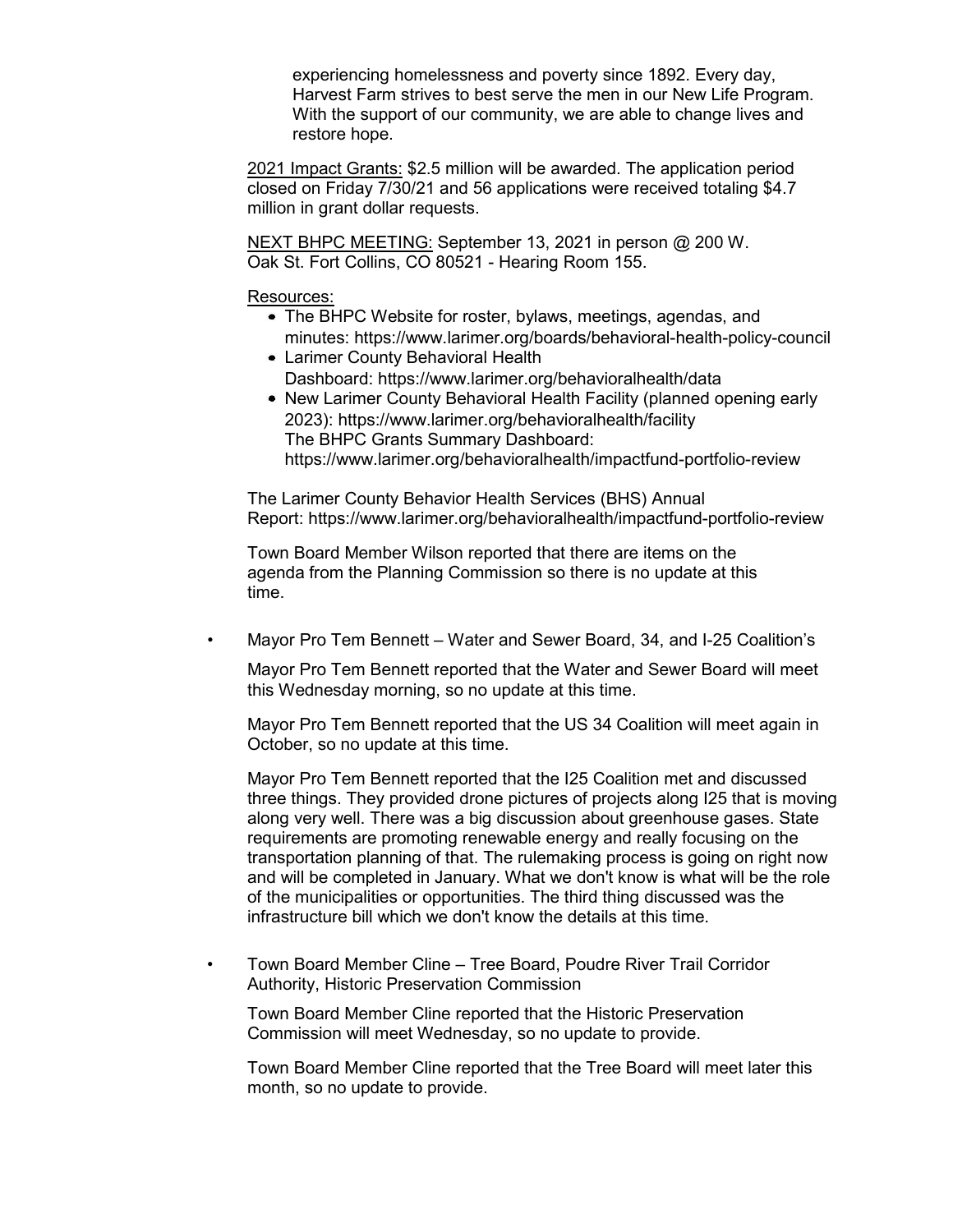Town Board Member Cline reported that the Poudre River Trail Corridor Authority met last Thursday and are currently working on a presentation that will be shown at the Work Session next Monday. Myles Baker was nominated and approved to be the new Treasurer/Secretary. The Authority is also working on an intergovernmental agreement with the Town and should be circulated this week. There was a presentation by the Weld County foundation as they are looking to put together an endowment fund for the trail. There will the party at the Poudre held at the learning center on September 16th with activities, drinks, and appetizers.

• Town Board Member Tallon - Parks, Recreation and Culture Advisory Board, Great Western Trail Authority

Town Board Member Tallon reported that the Parks, Recreation, and Culture Board had a meeting out at Jacoby Farm at the halfway house. There is a lot of restoration needed and the upcoming development is very interesting. There is hopes of receiving a grant to pay for the restorations.

Town Board Member Tallon reported that the Great Western Trail Authority met but was unable to attend the meeting, so no update at this time.

• Town Board Member Sislowski - Windsor Housing Authority, Windsor Severance Fire District

Town Board Member Sislowski reported that there are no updates at this time as there have been no meetings for either boards.

• Mayor Rennemeyer - Downtown Development Authority, North Front Range MPO

Mayor Rennemeyer reported that there is no update on the Downtown Development Authority at this time as they have not met since the last provided update.

Mayor Rennemeyer reported that the North Front Range MPO met and there were discussions about funding through Colorado Department of Transportation for the Front Range Passenger Rail from Fort Collins down to Pueblo. The funding is the big catch to the whole project, and there is a public comment period going from August 16th to October 12th and then rulemaking hearings after that.

4. Public Invited to be Heard

Mayor Rennemeyer opened the meeting up for public comment, to which there was none.

### B. CONSENT CALENDAR

- 1. Minutes of the July 26, 2021 Town Board Regular Meeting K. Frawley, Town Clerk
- 2. Resolution No. 2021-47 A Resolution Correcting the Planning Commission Public Hearing Date Concerning the Weld County Road 13 Annexation to the Town of Windsor - C. Malone, Chief Planner / K. Emil, Assistant Town Attorney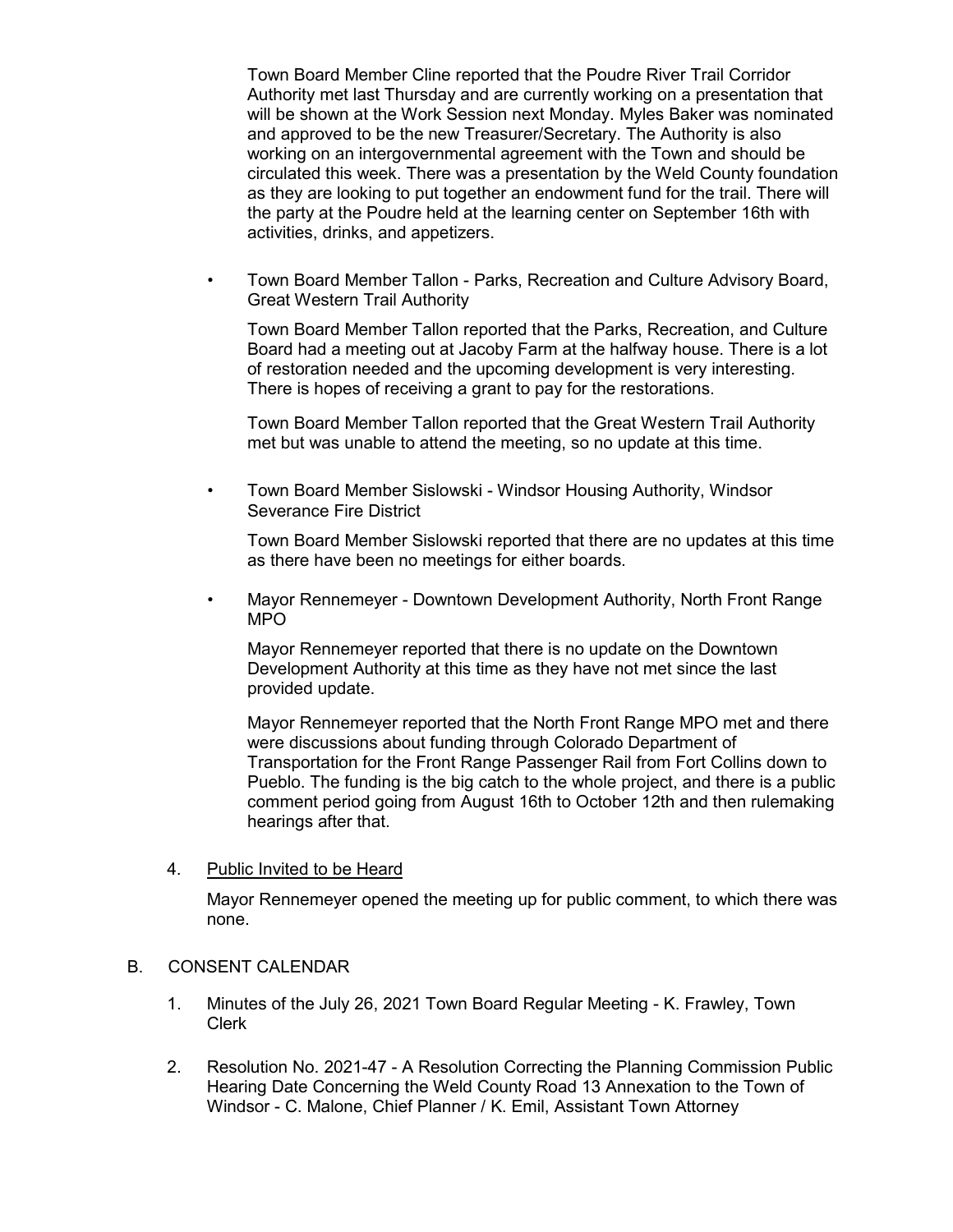On July 26, 2021, Town Board approved Resolution No. 2021-44, which included a Planning Commission hearing date of September 13, 2021. The Planning Commission hearing date is September 15, 2021, and needs to be corrected accordingly. The Town Board public hearing date of September 27, 2021, has not changed.

The following hearing dates are proposed for the annexation:

- September 15, 2021 Planning Commission Public Hearing
- September 27, 2021 Town Board Public Hearing and First Reading
- October 11, 2021 Town Board Second Reading
- 3. Resolution No. 2021-48 A Resolution Correcting the Planning Commission Public Hearing Date Concerning the Larimer County Road 1 Annexation to the Town of Windsor - C. Malone, Chief Planner / K. Emil, Assistant Town Attorney On September 26, 2021, Town Board approved Resolution No. 2021-45, which included a Planning Commission hearing date of September 13, 2021. The Planning Commission hearing date is September 15, 2021, and needs to be corrected accordingly. The Town Board public hearing date of September 27, 2021, has not changed.

The following hearing dates are proposed for the annexation:

- September 15, 2021 Planning Commission Public Hearing
- September 27, 2021 Town Board Public Hearing and First Reading
- October 11, 2021 Town Board Second Reading
- 4. Resolution No. 2021-50 A Resolution Adopting and Reaffirming the Weld County 2021 Multi- Jurisdictional Hazard Mitigation Plan - R. Klimek, Police Chief On July 12, 2021 the Town approved and adopted the 2021 Larimer County Multi-Jurisdictional Hazard Mitigation Plan. Before you tonight is the 2021 Weld County Multi-Jurisdictional Hazard Mitigation Plan. These plans are updated every five years, in accordance with the Federal Emergency Management Agency's (FEMA) Local Hazard Mitigation Plan requirement under 44 CFR 201.6. This local plan is required by the Federal Disaster Mitigation Act, in order to maintain eligibility for certain federal disaster assistance and hazard mitigation funding programs. The attached letter of intent describes the process in detail. https://www.weldgov.com/files/sharedassets/public/departments/office-ofemergency-management/documents/haz.-mitigation-plan/weld-county-hazardmigition-plan-2021.pdf
- 5. Report of Bills July 2021

**Board Member Cline moved to approve the consent calendar as presented, Town Board Member Tallon seconded the motion. Roll call on the vote resulted as follows; Yeas - Bennett, Charpentier , Cline, Rennemeyer, Sislowski, Tallon, Wilson; Motion Passed.**

- C. BOARD ACTION
	- 1. Public Hearing Rezoning South Gate Business Park 1st Filing Tract D and 4th Filing, Lot 3, from General Commercial (GC) to Limited Industrial (LI) Zoning District - Martin Lind, Windsor South Gate Development LLC, Owner/Applicant;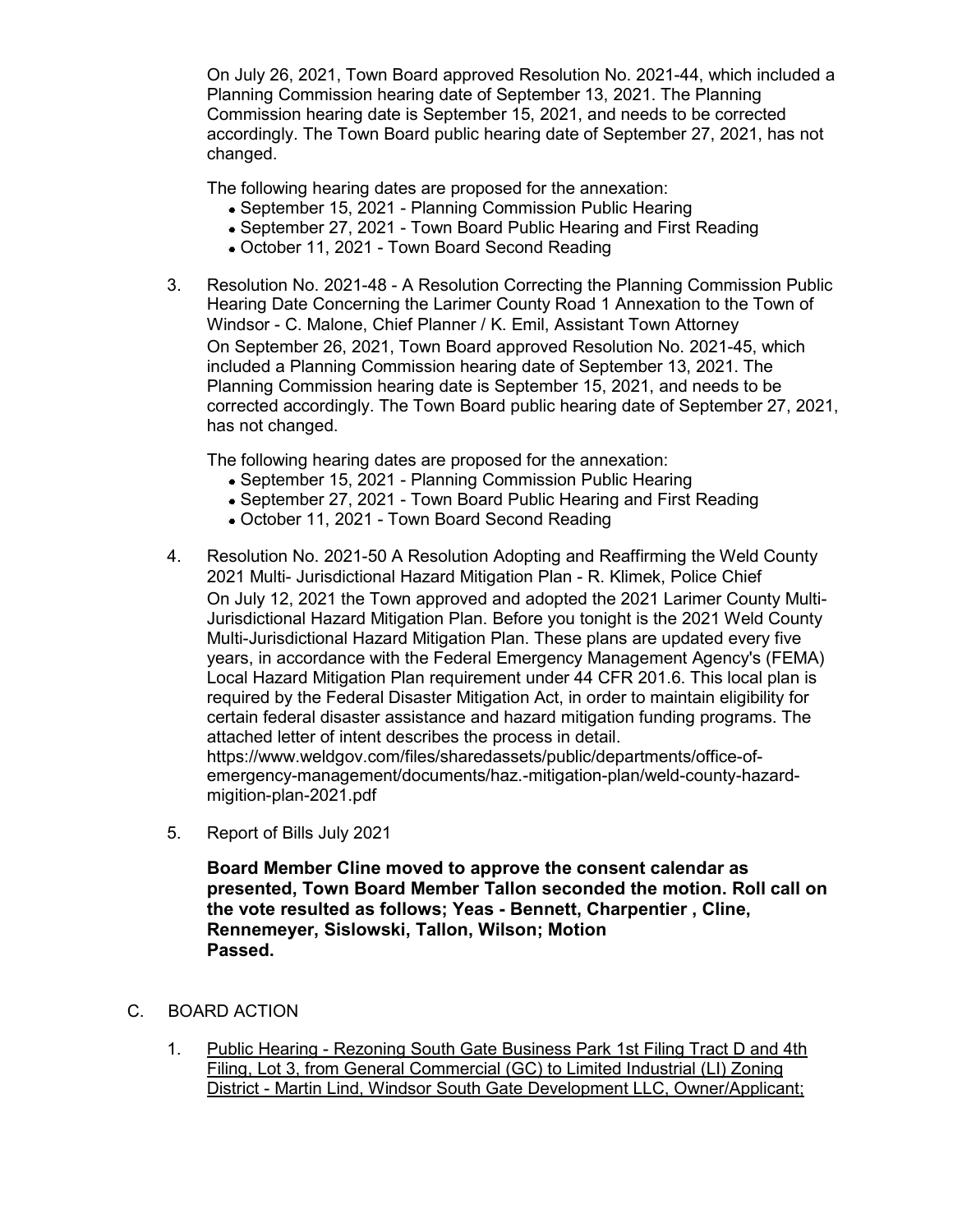Derek Patterson, TST Engineering; and Garrett Scallon, Windsor South Gate Development LLC, Owner's Representatives

The applicant, Martin Lind, Windsor South Gate Development, LLC., represented by Derek Patterson of TST Engineering and Garret Scallon, Windsor South Gate Development, LLC, has submitted a rezoning application to rezone 37.89 acres from GC (General Commercial) to LI (Limited Industrial) zone district.

### **Town Board Member Sislowski moved to open the public hearing, Town Board Member Tallon seconded the motion. Roll call on the vote resulted as follows; Yeas - Bennett, Charpentier , Cline, Rennemeyer, Sislowski, Tallon, Wilson; Motion Passed.**

Town Board Member Wilson stated the following, "Mayor Rennemeyer, for the record I would like to point out that in my capacity as a Town Board liaison to the Planning Commission. I was present at the Planning Commission meeting during which this matter was previously presented. I wish to state that my participation in the Planning Commission proceeding has in no way influenced me in my capacity as a Town Board member this evening. I will make my decision and cast my vote this evening based solely on the evidence presented during this public hearing."

Per Ms. Malone, at the August 4, 2021 Planning Commission meeting, the Commission forwarded to Town Board a recommendation of approval of the rezoning petition and ordinance as presented.

Brian Williamson with TST Engineering provided a small presentation to the Town Board.

Discussion ensued between the Board Members.

**Town Board Member Tallon moved to close the public hearing, Town Board Member Sislowski seconded the motion. Roll call on the vote resulted as follows; Yeas - Bennett, Charpentier , Cline, Rennemeyer, Sislowski, Tallon, Wilson; Motion Passed.**

2. Ordinance No. 2021-1626 - An Ordinance Rezoning South Gate Business Park 1st Filing Tract D and 4th Filing, Lot 3, from General Commercial (GC) to Limited Industrial (LI) Zone District - Martin Lind, Windsor South Gate Development LLC, Owner/Applicant; Derek Patterson, TST Engineering; and Garrett Scallon, Windsor South Gate Development LLC, Owner's Representatives Please refer to public hearing material.

Per Ms. Malone, nothing further at this time.

**Town Board Member Tallon moved to approve Ordinance number 2021- 1626, Town Board Member Sislowski seconded the motion. Roll call on the vote resulted as follows; Yeas - Bennett, Charpentier , Cline, Rennemeyer, Sislowski, Tallon, Wilson; Motion Passed.**

3. Ordinance No. 2021-1627 An Ordinance Creating Article XI, Chapter 7 of the Windsor Municipal Code Concerning the Regulation of Domestic Cats in the Town of Windsor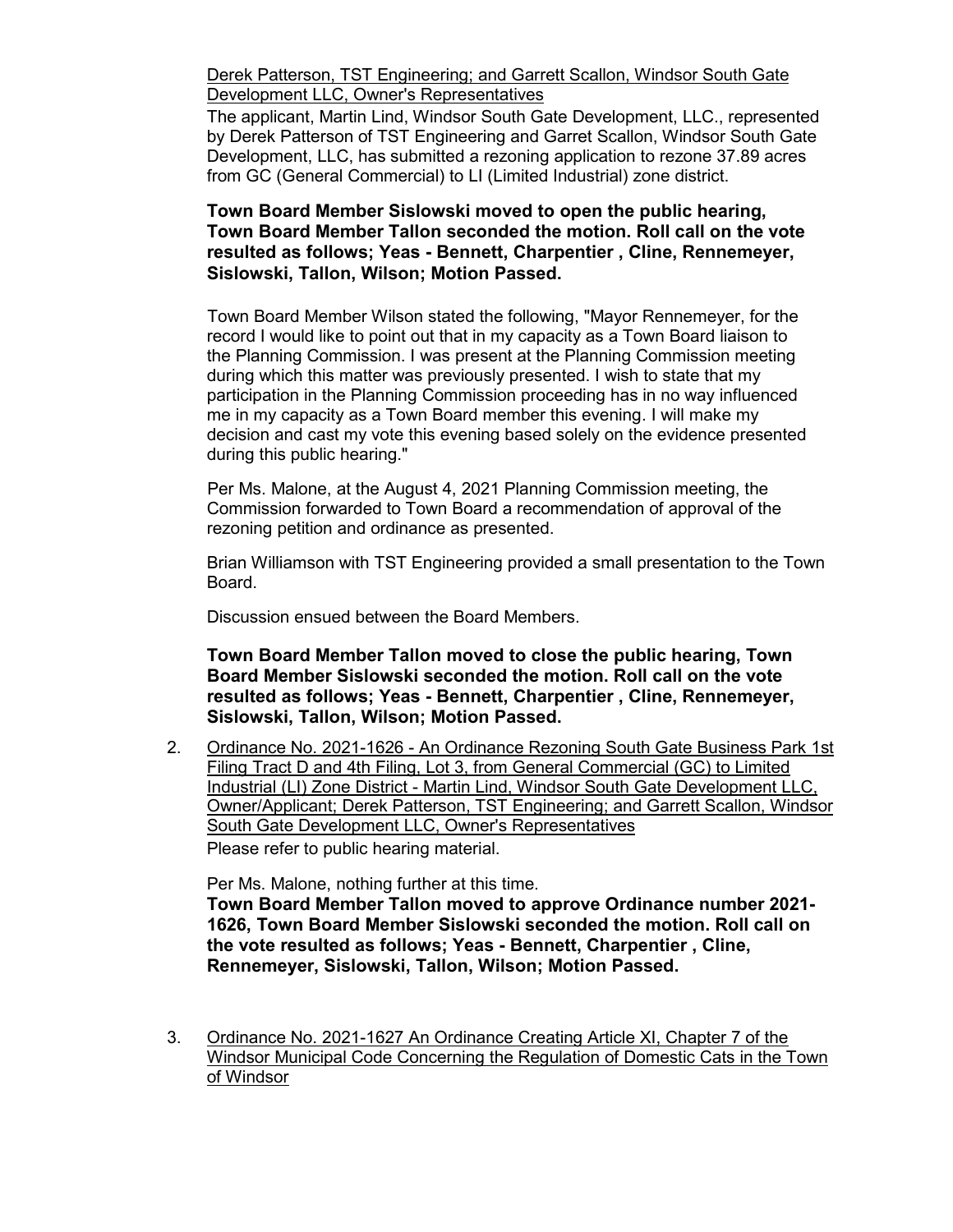Over the years, issues have arisen concerning feral and stray cats. Feral or stray cats are considered to be unowned, free-ranging domestic cats, therefore are not addressed under any existing town codes applicable to the feeding of wildlife.

Issues have been brought to the Town's attention that there are areas where the feeding of feral or stray cats have risen to levels that constitute health and safety concerns creating a nuisance.

Per Chief Klimek, there is one addition to add to the ordinance and that is to add the definition of keeper of cats and list them as the owner. Ms. Emil has already drafted the changes and can have it submitted to the board if it is approved.

Town Board discussed tabling the item to the next meeting and waiting to approve the ordinance until the next meeting so they can see the updated text in full.

**Town Board Member Tallon moved to table Ordinance number 2021-1627 until the August 23rd meeting, Town Board Member Sislowski seconded the motion. Roll call on the vote resulted as follows; Yeas - Bennett, Charpentier , Cline, Rennemeyer, Sislowski, Tallon; Nays - Wilson; Motion Other.**

4. Resolution No. 2021-49 A Resolution Amending the "Raindance" Golf Cars Permit by Updating the Maps Designating Allowable Golf Car Friendly Paths Pursuant to Chapter 8, Article VI of the Windsor Municipal Code. This Resolution proposes to expand golf car routes within the Raindance community as more development has occurred since the last expansion approved by the Town in April of 2020.

Discussion ensued between the Board and staff.

**Town Board Member Sislowski moved to approve Resolution number 2021-49, Town Board Member Tallon seconded the motion. Roll call on the vote resulted as follows; Yeas - Bennett, Charpentier , Cline, Rennemeyer, Sislowski, Tallon, Wilson; Motion Passed.**

5. Resolution No. 2021-51 A Resolution approving an agreement for the purchase and sale of real property between the Town of Windsor as Buyer and JSCS Farms LLC as seller

JSCS Farms, LLC is located at 34429 County Road 15, just north of the Town's Public Services Facility. The farm is approximately 138 acres. The farm also includes four shares of Lake Canal Company and two-third share of Lake Canal Reservoir, and one augmented well with a pumping volume of 50 acre-feet.

Discussion ensued between the Board and Staff.

### **Mayor Pro Tem Bennett moved to approve Resolution number 2021-51, Town Board Member Wilson seconded the motion. Roll call on the vote resulted as follows; Yeas - Bennett, Charpentier , Cline, Rennemeyer, Sislowski, Tallon, Wilson; Motion Passed.**

- D. COMMUNICATIONS
	- 1. Communications from Town Attorney

Per Mr. McCargar, offered an apology to the Town Board, Staff, and to a resident he had a meeting with and was out of line in his responses.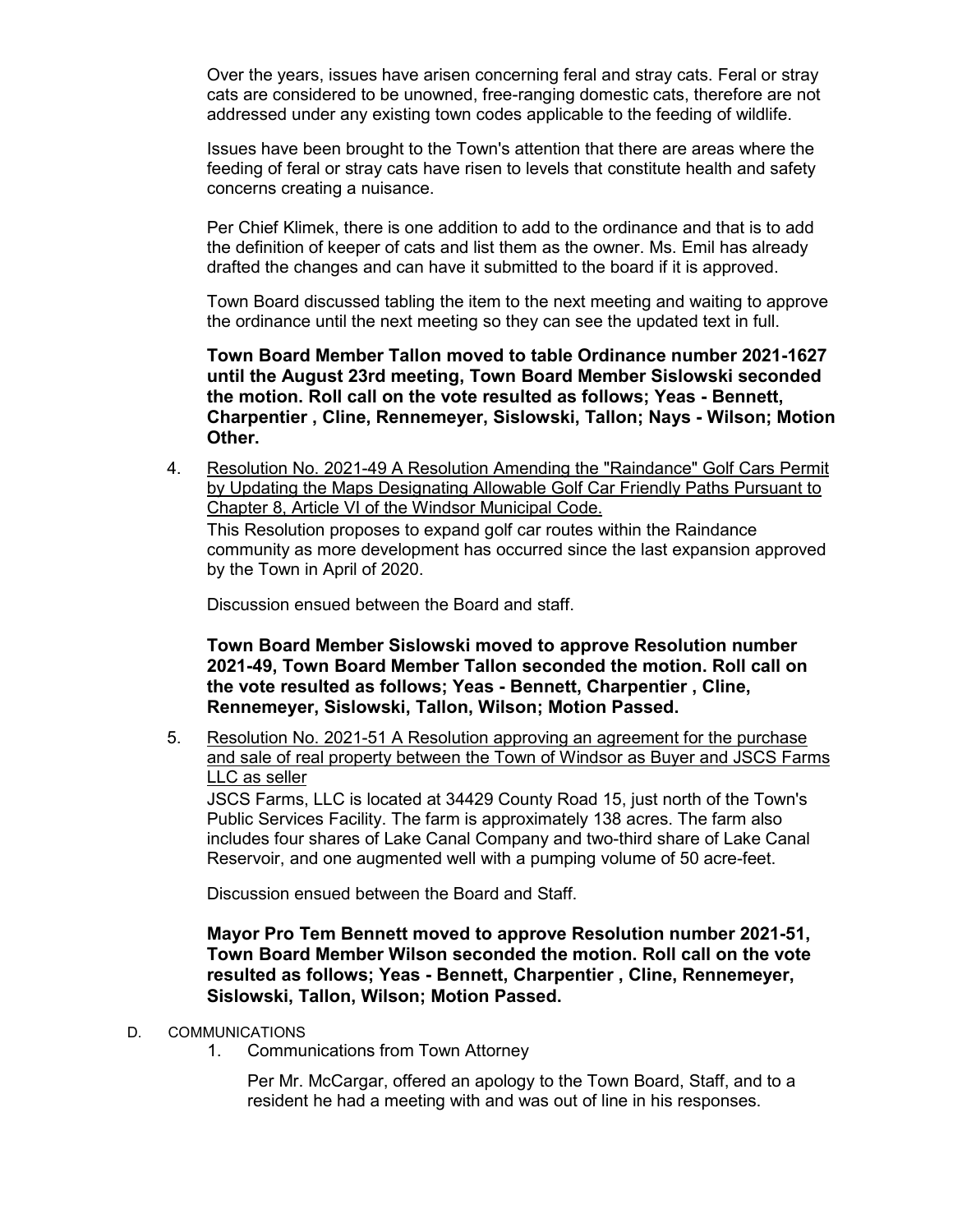2. Communications from Town Staff

Per Mr. Lucas, the blue green algae at Windsor Lake has been cleared up and the lake is now open for use of the public.

Per Chief Klimek, reminder that school starts on Wednesday and staff will be out at the school zones in the morning to welcome the kids back.

Per Mr. Moyer, the packet contains the financial report for June, so far the biggest news is the strong revenues. Expenses are in line of where we should be for the time of year. We are having the revenue work session, August 23rd.

Per Ms. Malone, the packet included site plan reviews and staff will be receiving comments until this Wednesday.

- a. Financial Report June 2021
- b. Site Plan Review Lot 2 Eagle Crossing 10th Filing, Martin Lind, Eagle Crossing Windsor LLC, Owner, Owner's Representatives Colton Lind, Water Valley Land Company and Derek Patterson, TST Engineering - S. Mezzetti, Planner II

**Location:** 6561 Crossroad Boulevard, North of Crossroads Boulevard, west of Hospitality Drive and south of Stallion Drive

The site plan has been reviewed administratively by staff.

Please provide any comments to planning staff by Wednesday, August 11, 2021.

c. Site Plan Review - South Gate Business Park Subdivision, Block 1, Lot 1 (753 Champion Drive) - Woodward Expansion/Redevelopment - C. Malone, Chief Planner

The subject site plan only includes the building additions and immediate improvements surrounding the building of 753 Champoin Drive (Lot 1), the northeastern portion of the Woodward complex under redevelopment. The lot to the west, 871 Champion Drive (Lot 2), and the surrounding landscape plan for the overall complex, is the next phase of this redevelopment.

#### **Comment Period**

The site plan has been reviewed administratively by staff.

Please provide comments no later than Wednesday, August 11th, 2021.

3. Communications from Town Manager

Per Mr. Hale, Xcel is going to host a public meeting next Monday, August 16th from 6:00 to 7:00 p.m. at the Windsor Recreation Center. The agenda includes discussing the outages that a lot of residents have experienced this year as well as the plan to address those. The monthly board report is in the packet.

a. Monthly Board Report

**Focus Area Updates:**